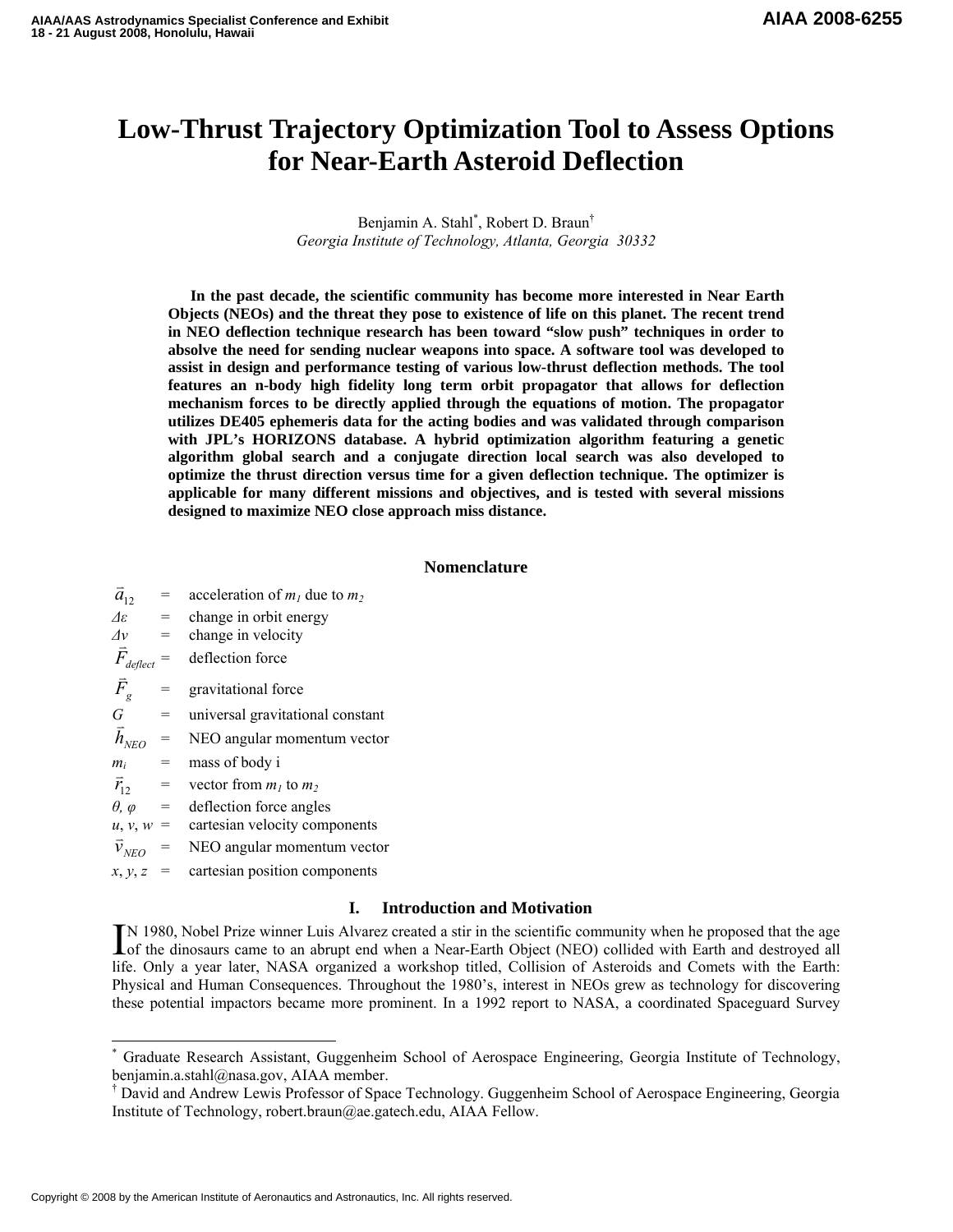proposed that NASA attempt to discover at least 90% of all NEOs larger than 1km in diameter over the following 25 years. A few years later this goal was pushed up to a [1](#page-15-0)5 year desire.<sup>1</sup>

In July 1994, the Shoemaker-Levy 9 comet collided with Jupiter in dramatic fashion. This was the first observed collision of two solar system bodies, and provided a subtle reminder that Earth has and will continue to be at risk of catastrophic impact events. A consensus is developing within the scientific community that although the chance of such a catastrophe occurring on Earth is quite low, the corresponding destruction is immense and therefore some resources should be dedicated to NEO threat detection and mitigation.<sup>[2](#page-15-1)</sup> Nearly 10 years later on June 19, 2004, a seemingly innocent several hundred meter diameter asteroid was discovered by observers at Kitt Peak National Observatory in Arizona. Initially dubbed 2004 MN4, the asteroid was observed for only two consecutive nights before being lost for nearly six months due to astronometric reduction problems. Upon rediscovery on December 20, 2004, JPL's impact monitoring system, Sentry, indicated a possible Earth impact of 2004 MN4 on April 1[3](#page-15-2), 2029.<sup>3</sup>

This was no longer a simple observation of a spectacular impact event on a neighboring body, but instead a tangible threat to the existence of life on Earth. The initial impact probability was estimated to be 1 in 5000. Over the next few weeks, additional observations and more accurate observation data from the Kitt Peak observatory drove this probability as high as 1 in 37 before backlogged March 2004 observation data was recovered from the Spacewatch survey. This additional data negated any possibility of a 2029 impact. Since then, the 2004 MN4 close approach predicted distance for 2029 has converged to a value of  $5.89 \pm 0.35$  $5.89 \pm 0.35$  $5.89 \pm 0.35$  Earth radii, three-sigma.<sup>3</sup> This is an extremely near encounter, considering the Moon resides in an orbit over ten times higher.

Asteroid 2004 MN4 was later renamed to 99942 Apophis, after the Ancient Egyptian Apep, who was known as the Uncreator. Although the 2029 close approach impact probability has been reduced essentially to zero, there is potential for a resonant return of Apophis in April of 2036 due to the 2029 fly-by. In other words, if Apophis passes through a certain 600 m wide "keyhole" in the 2029 encounter, it could be steered into an orbit that impacts Earth at the same point 6 Apophis orbit revolutions and 7 years later.<sup>3</sup> JPL's Sentry system currently estimates that the probability of a 2036 impact is 1 in 45000.

The Apophis story has lit a fire under the planetary defense community. Congress passed the George E. Brown Jr. NEO Survey Act within the NASA Authorization Act of 2005. This tasks NASA to provide an analysis of possible alternatives for carrying out a NEO detection survey of bodies larger than 140 m with perihelion distances inside 1.3 AU, to be 90% complete within 15 years. NASA was also required to analyze possible alternatives that could be employed to divert an object on a likely collision course with Earth. [4](#page-15-3)

In 2007, NASA reported that nuclear standoff explosions are 10-100 times more effective than the non-nuclear alternatives considered. Kinetic impactors are the most mature approach, and would be very effective in diverting small, solid body asteroids. "Slow push" techniques like the gravity tractor and mass driver are generally more expensive, are at lower technological readiness, and require long mission durations to be effective. From a political and societal standpoint, placing a nuclear weapon in space violates the Outer Space Treaty of 1967.<sup>[5](#page-15-4)</sup> The effectiveness of kinetic impactors depends on the composition of the threatening asteroid, which may not be known. For these reasons, interest in "slow push" or low-thrust techniques has continued. These techniques are more benign than a nuclear weapon and don't necessarily depend on the composition of the asteroid. In various parallel studies, many concepts for diverting potentially hazardous objects (PHOs) from their collision course with Earth via "slow push" methods have been designed and their performance analyzed, including gravity tractors, high Isp electric propulsion, mass drivers, propulsive tugs, and tethered ballast masses.<sup>[5,](#page-15-4)6</sup>

Major comparison metrics between low-thrust NEO deflection methods include the amount of force that each of the methods can provide and the duration over which they can act. A 20 metric ton gravity tractor is capable of imparting 0.5 N of gravitational force over a full year on a 200 m diameter asteroid when hovering at one half-radius above the asteroid surface.<sup>[7](#page-15-6)</sup> The B612 Foundation designed a mission using a Variable Specific Impulse Magnetoplasma Rocket (VASIMR) to deflect an asteroid. The VASIMR plasma rocket could provide 2.5 N of thrust overa three month period.<sup>8</sup> The Multiple Asteroid Deflection Mission Ejector Node (MADMEN) mass driver-based concept, championed by SpaceWorks Engineering, can provide upwards of 10 N of thrust for a typical mission.<sup>[9](#page-15-8)</sup> Because mass drivers eject asteroid mass to impart momentum changes, they do not require fuel and can act over extensive periods of time relative to other methods. These example mission designs indicate the wide range of thrust levels and mission durations available via various technologies.

This study focuses on development of a modeling and simulation tool to calculate the optimal force orientation for the various low-thrust techniques to either maximize or target the close encounter miss distance in order to avoid any resonant return keyholes. Here, miss distance refers to the nearest the NEO comes to Earth during its fly-by. Because the difference between success and failure can sometimes be on the order of hundreds of meters like in Apophis' case, the analysis requires a high fidelity long term orbit propagator.<sup>3</sup> For some asteroid trajectories, the miss distance-related objective function may not be unimodal. Therefore, an optimizer should be used that can find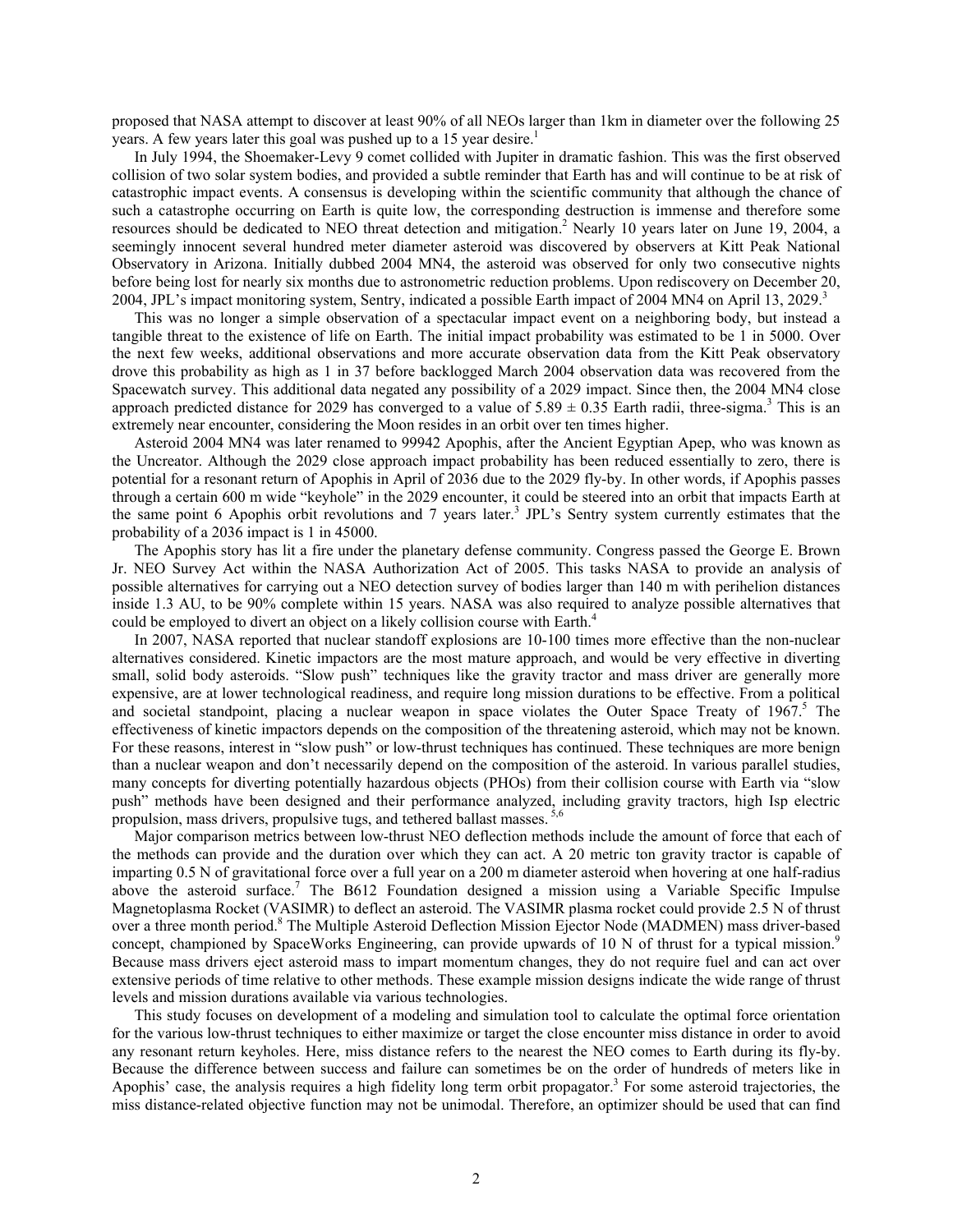<span id="page-2-0"></span>the global optimal, and not just a local optimal solution. The following sections detail the design and validation of both the orbit propagator and low-thrust optimizer. Example test cases are then presented to illustrate the usefulness of such a tool.

# <span id="page-2-1"></span>**II. Historical and Theoretical Background**

The current state of the art in low-thrust trajectory optimization is first discussed, which details several key decisions that must be made in creating a low-thrust optimizer. Then the general gravitational force equations of motion are derived, which are utilized in n-body numerical propagation of the NEO of interest. Finally, a unique force vector reference frame is described, which is a velocity-fixed frame for specifying the deflection force direction.

## **A. Current State of the Art in Low-Thrust Trajectory Optimization**

NASA first demonstrated electric propulsion on the Deep Space 1 (DS1) mission, launched in 1998. DS1 is part of the New Millennium Program, which is a test bed for new technologies in space.[10](#page-15-9) In September of 2007, the Dawn spacecraft was launched. This mission is utilizing electric propulsion for a seven year mission to the asteroids Ceres and Vesta.<sup>11</sup>

The rise of interest in electric propulsion applications in interplanetary spaceflight has paved the way for research in low-thrust trajectory optimization. Electric propulsion systems offer a much higher efficiency than traditional chemical propulsion systems. It has been shown that electric propulsion can therefore increase the total delivered payload for a mission and/or reduce the time of flight over chemical systems.<sup>12</sup> As a trade-off with the dramatic increase in efficiency, electric propulsion systems offer only relatively low-thrust outputs. Therefore, electric engines typically are in operation over a significant fraction of the trajectory, and cannot be modeled as a simple impulsive maneuver. This presents a challenge to traditional impulse-based trajectory optimizers and requires development of a different low-thrust optimization scheme.

There are generally two modeling methods in use for non-impulsive maneuvers in low-thrust trajectory optimization. First and most commonly used, thrusting is modeled as a series of impulsive maneuvers over time. This practice is utilized in many low-thrust optimizers in industry, including JPL's Mission Analysis Low-Thrust Optimization program (MALTO)[.13](#page-15-12) The second method is to apply the thrust continuously over time. JAQAR's Swing-by Calculator uses a Lambert solver coupled with targeting or exponential sinusoid methods to apply thrust arcs continuously over segments of the transfer trajectory.<sup>14</sup> To obtain a higher fidelity solution, the acceleration due to the thrust could be directly applied in the governing equations of motion and the solution then numerically integrated.

Generally, trajectory optimization techniques can be divided into two specific types: direct and indirect. Direct optimization methods parameterize the problem and a set of input variables are modified to optimize a certain objective function[.12](#page-15-11) Solutions obtained via direct methods are mathematically sub-optimal since they rely on the discretization of the initial problem.<sup>15</sup> However, direct methods are easier to modify for general problems and are more stable than their indirect counterparts. Indirect methods are based on calculus of variations to characterize the problem as a two-point boundary value problem.<sup>12</sup> The optimal control scheme is an example of an indirect method which utilizes a first variation technique to determine necessary conditions for an optimum and then a second variation technique to determine whether the extremum is a minimum, maximum, or saddle point.<sup>15</sup> Indirect methods enjoy fewer dimensions in the search space and therefore may require less computational time. Indirect methods also have excellent convergence properties, but are extremely sensitive to the initial guesses of the input variables and Lagrange multipliers. They are also difficult to generalize for higher fidelity models.<sup>16</sup>

#### **B. Equations of Motion**

In this analysis, n-body equations of motion are utilized in performing propagation of the NEO orbits. The choice to use an n-body propagator versus an analytic two-body solver is discussed in Section [III.](#page-4-0) Newton's law of universal gravitation states that any two bodies attract one another with a force proportional to a product of their masses and inversely proportional to the square of the distance between them.<sup>17</sup> Mathematically, this can be expressed as shown in Eq. [1](#page-2-0) through use of Newton's second law.

$$
\vec{F}_g = m_1 \vec{a}_{12} = \frac{Gm_1m_2}{r_{12}^2} \frac{\vec{r}_{12}}{r_{12}}
$$
 (1)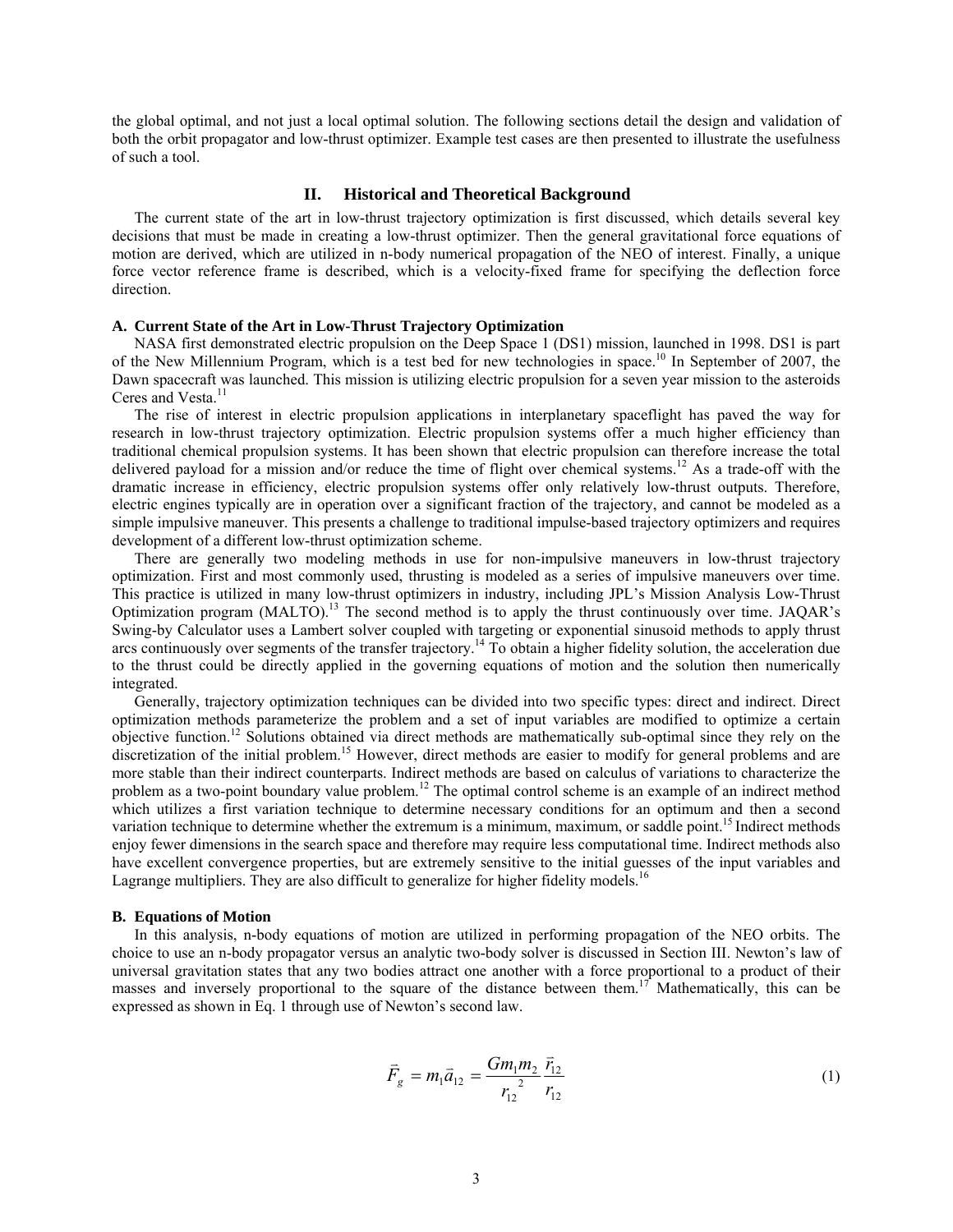<span id="page-3-1"></span>Here,  $F_g$  is the gravitational force on mass  $m_1$  due to mass  $m_2$ ,  $a_{12}$  is the acceleration vector of  $m_1$  due to  $m_2$ ,  $r_{12}$  is the vector from  $m_1$  to  $m_2$ , and G is the universal gravitational constant. [Figure 1](#page-3-0) illustrates the system considered in derivation of the n-body problem in the International Celestial Reference Frame (ICRF) with a J2000 epoch. The ICRF has been adopted by the International Astronomical Union as the fundamental celestial reference frame and is used in JPL's DE405 ephemerides to specify coordinates of the celestial bodies.<sup>18-19</sup> Note the origin of the reference frame is the solar system barycenter and not the center of the sun. This is justified and further explained when describing the n-body propagator in Section [III.](#page-4-0) The frame is assumed inertial.

<span id="page-3-0"></span>

**Figure 1. The N-body problem.** 

For the n-body problem, the gravitational force acting on a single body is a sum of the effects of all other bodies. The sum of these acting forces on body  $m_1$  by bodies  $m_2$  $m_2$  to  $m_n$  is shown in Eq. 2 after dividing out mass  $m_1$ . Acceleration  $a_1$  is the total gravitational acceleration induced on body 1 in the solar system barycentric frame. An additional term is added for the force induced by the NEO deflection technique,  $F_{deflect}$ . This equation, which can be broken down into three scalar equation components, forms the general equations of motion for this analysis.

$$
\vec{a}_1 = G \sum_{i=2}^n \frac{m_i}{r_{1i}^2} \frac{\vec{r}_{1i}}{r_{1i}} + \frac{\vec{F}_{deflect}}{m_1}
$$
 (2)

Newton's universal law of gravitation assumes that each acting mass has a spherical mass distribution. No celestial body is truly spherical, but the spherical mass approximation does not introduce much error in interplanetary spaceflight. These equations of motion also assume constant mass for all bodies, and that drag, solar radiation, and external forces other than  $F_{deflect}$  are not present.

#### **C. Deflection Force Reference Frame**

Previous studies have indicated that instantaneous deflection techniques are most effective when applied along or against the velocity vector of the NEO. [20](#page-15-19) This is true because for a given *∆v*, the largest orbit energy change corresponds to applying this *∆v* in-line with the velocity vector of the body. It seems quite possible that the most effective way for continuously thrusting deflection methods to modify an orbit may also be to thrust in or against the velocity direction of the NEO. For this reason, a unique reference frame was defined for specifying the deflection force vector relative to the NEO trajectory. This frame is depicted in [Figure 2.](#page-4-1) Here, the X-axis is fixed along the velocity vector of the NEO,  $v_{NEO}$ . The Z-axis is along the angular momentum vector of the trajectory,  $h_{NEO}$ . Finally, the Y-axis completes the right hand frame. Two angles are utilized to specify a direction in the frame, *θ* and *φ*.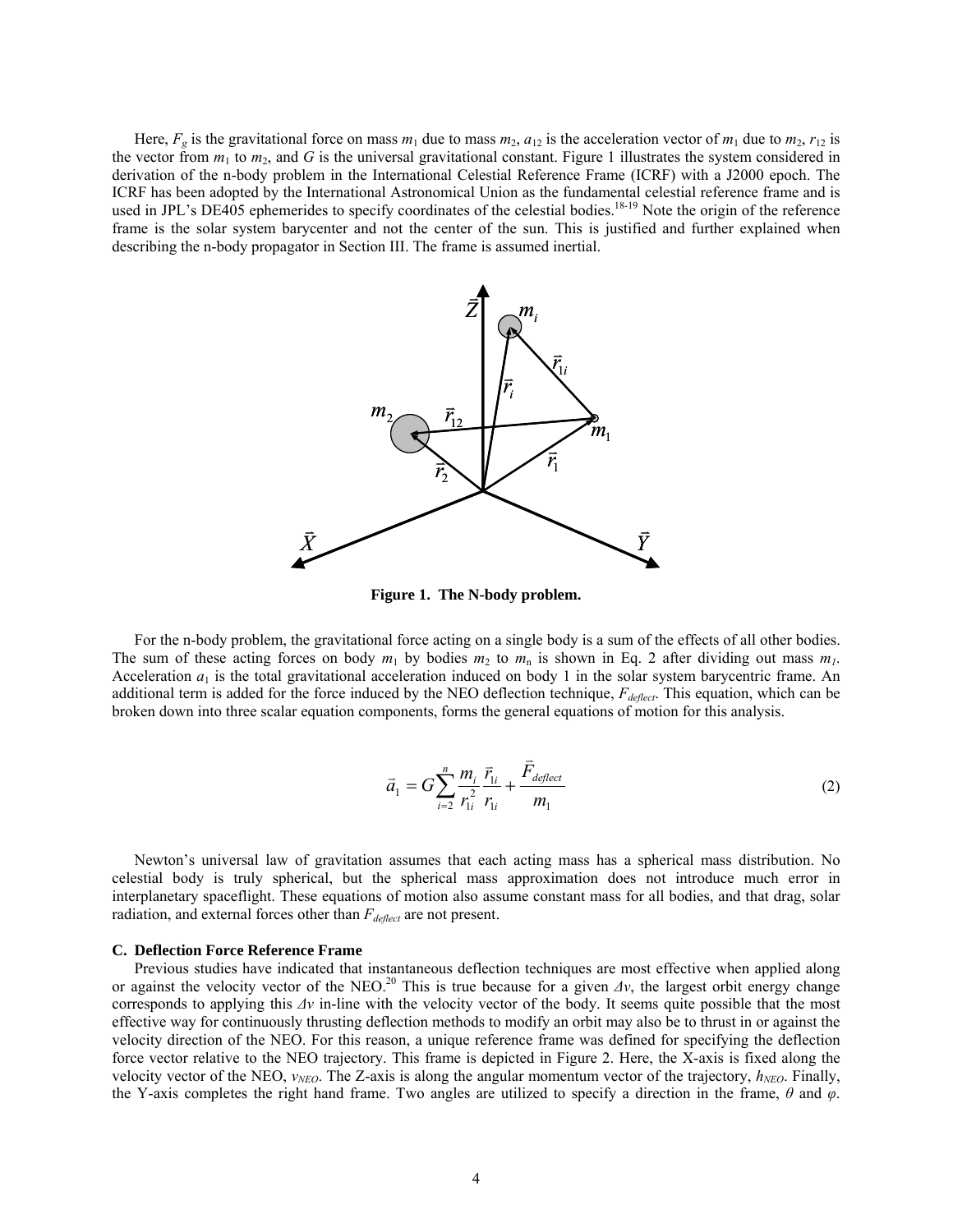These angles are defined similarly to right ascension and declination, though the frame is not inertial. For a fixed force magnitude of a given deflection technique, a specified time history of these two angles is necessary to calculate the deflected trajectory. This reference frame rotates with the orbit of the NEO, and therefore theoretically should reduce the variance of the direction angles over time. Note that this frame is not body fixed, since the NEO rotation about its center of mass is not considered.

<span id="page-4-1"></span>

**Figure 2. Deflection force reference frame.**

## <span id="page-4-0"></span>**III. Propagator and Optimizer Design**

#### **A. Orbit Propagator**

A simple two-body patched conic analytic Keplerian approach to orbit propagation would not be sufficient in this analysis, due to the accuracy desired and the long duration propagation. [Figure 3](#page-5-0) shows the Apophis Earthrelative distance for two and n-body propagations beginning in 2007 and through the April 2029 close approach. As shown, a two-body analytic solution of Apophis beginning with the best known state in 2007 would miss the 2029 close approach altogether. Apophis would come no closer than about 0.05 AU, almost ten times the sphere of influence radius of Earth. Furthermore, the addition of a continuous force model for a particular deflection technique cannot be incorporated in to a two-body analytic solver. In order to propagate celestial bodies with high accuracy over long periods of time, an n-body propagator had to be developed.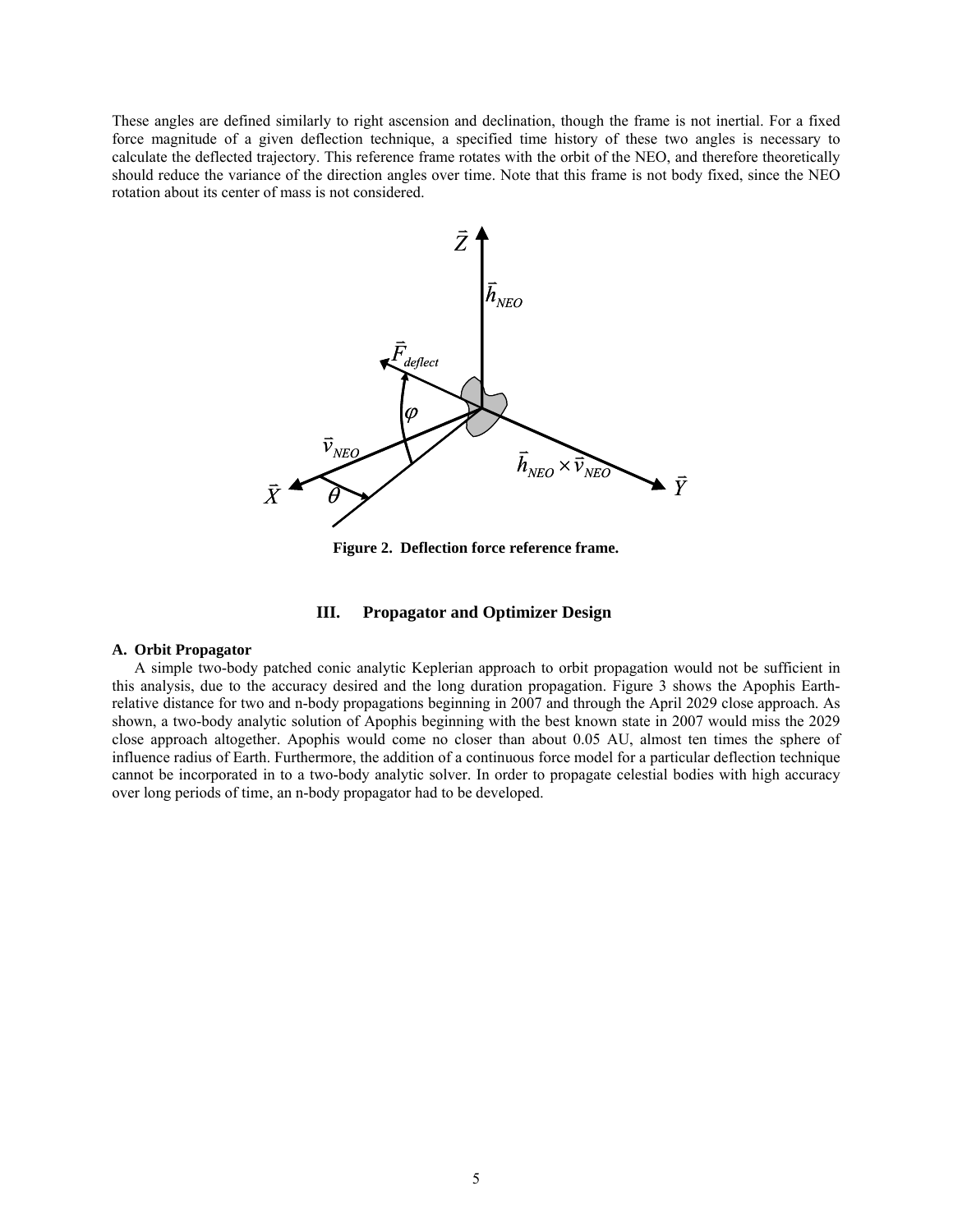<span id="page-5-0"></span>

**Figure 3. Comparison of two-body and n-body Apophis relative distances.** 

An n-body propagator was designed, tested, and implemented in JAVA. JAVA was chosen as the native language because it is computationally more efficient than MATLAB and is open-source software. JAVA also allowed for use of the JAVA Astrodynamics Toolkit (JAT) which was developed at the University of Texas at Austin. JAT is an open-source component library designed for solving problems in dynamics, orbital mechanics, mission design, and spacecraft guidance, navigation and control.<sup>21</sup> The propagator utilizes an 7<sup>th</sup>/8<sup>th</sup> order Runge-Kutta-Fehlberg numerical integrator. Also referred to as the embedded Runge-Kutta method, this technique compares  $7<sup>th</sup>$  and  $8<sup>th</sup>$  order Runge-Kutta solutions to adapt the integration step size in order to maintain the desired accuracy while remaining efficient.<sup>22</sup>

The orbit propagator includes gravitational accelerations induced by the sun, the planets, and Earth's moon. Additional outside forces, for instance the perturbing force of the deflection technique, can also be input as functions of time. Although the moon's gravitational perturbation is essentially negligible for heliocentric orbiting bodies, during Earth close approaches this perturbation can become more significant. JPL's DE405 planetary and lunar ephemerides are utilized to obtain state data for these bodies at each time step during the propagation. Propagations of the asteroids Ceres, Pallas, and Vesta were produced, and the state data was then fed back in to the propagator to also include their perturbing force accelerations. As designed, the tool propagates a single body in the solar system barycentric ICRF J2000 frame; all other body state vectors are ephemeris look-ups because propagating their orbits would introduce additional error. The equations of motion described in Section [II](#page-2-1) are numerically integrated for the body of interest via the embedded Runge-Kutta method. Perturbations including relativistic effects, solar radiation pressure, and the Yarkovsky effect are not modeled. The Yarkovsky effect is a weak nongravitational acceleration due to absorbed solar radiation being re-emitted.<sup>23</sup> Many of these perturbations are easily included through modification of the equations of motion, but this analysis assumes that the size, composition, and spin characteristics of the NEO are unknown.

#### **B. Low-Thrust Trajectory Optimization**

Generally, low-thrust optimizers minimize propellant mass or time of flight. The objective function for this analysis is a function of the close approach miss distance, either maximizing that distance or targeting a certain distance to avoid a keyhole. The goal of the deflection force is not to perform a transfer, but instead to slightly perturb the original trajectory. These two distinct differences relative to conventional low-thrust problems make this a unique problem to solve. Due to the lack of information with regard to this type of optimization, testing and evaluation of various optimization methods was performed.

The orbit propagator used in conjunction with the optimizer is based on numerical integration of the equations of motion of the body of interest. The deflection force is applied continuously through time. This seamless integration increases the fidelity of the tool, and is yet another reason that the n-body Runge-Kutta based propagator was developed for this particular problem.

The optimizer must be robust to initial guess variations on the input variables. The optimizer should be stable, and apply to various NEO deflection scenarios. For this reason, coupled with the speed of modern computing, a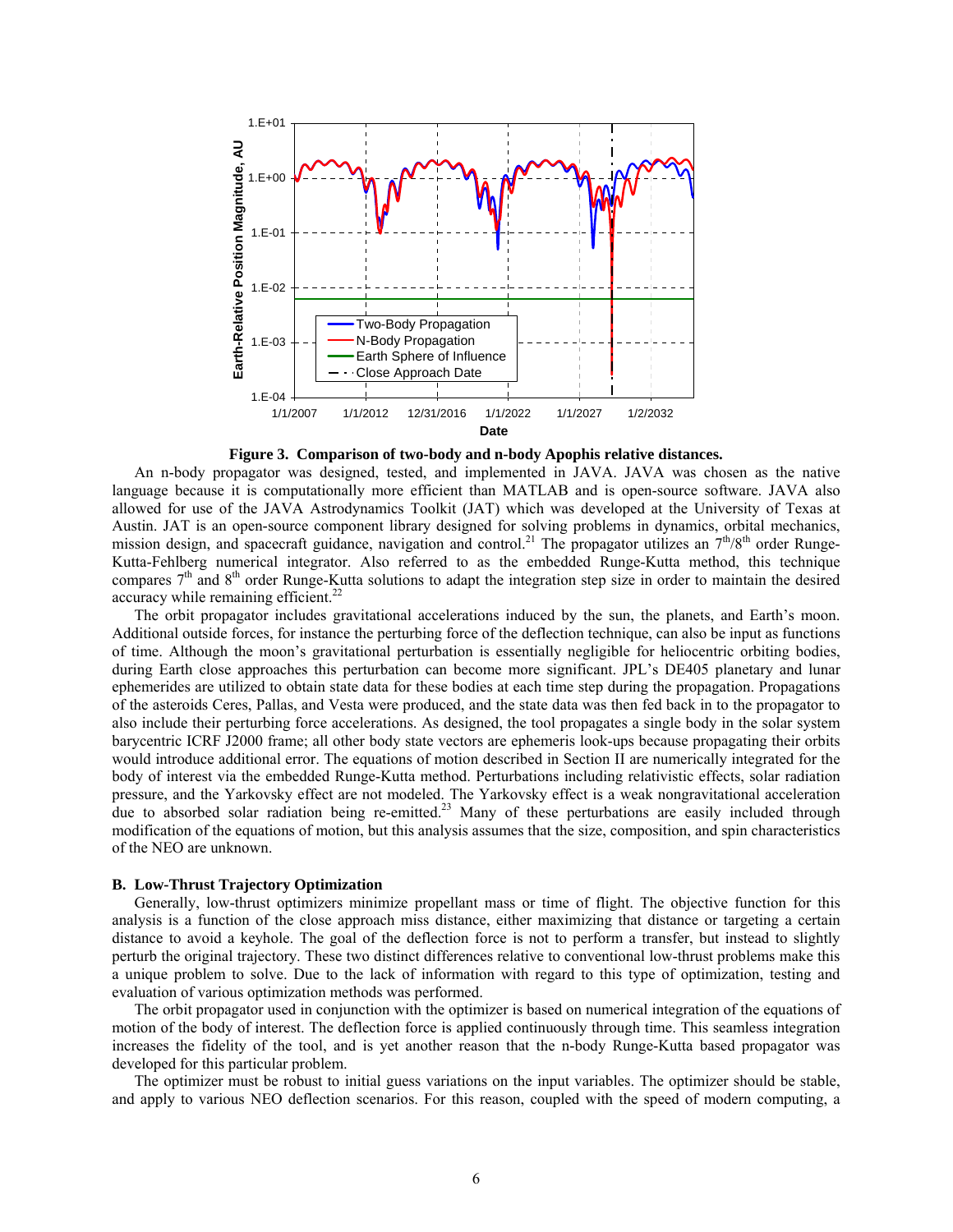direct optimization method was employed. In choosing a direct method, the force schedule had to be discretized in to segments of the trajectory where the deflection method is active. In each force-time segment, a single forcing direction would be specified. The chosen deflection force reference frame is fixed to the NEO velocity vector, and therefore keeps the thrust vector direction constant relative to the path of the NEO. This coordinate frame benefits the chosen discretized direct method of optimization because although the angles are fixed in each segment, they essentially rotate with the curve of the asteroid trajectory.

When maximizing or targeting a miss distance it is clear that the solution is multimodal. For instance, if an asteroid is on a path that will result in an impact, there is a local forcing solution that will cause the asteroid to cross "in front of" Earth and another solution causing a pass "behind" Earth. Therefore, the optimizer must be global, and not get trapped in a well of a locally optimal solution. For this reason, a genetic algorithm (GA) optimizer was developed.

A GA is a search algorithm based on natural selection. It begins with an initially random population of possible solutions. Then in each successive iteration, or generation, a new population is created based partially on bits and pieces of the previous generation's best performers and partially on randomization. The optimizer continues until the best solution out of the population remains unimproved for a predetermined number of consecutive iterations. Genetic Algorithms are considered more robust than enumerative schemes like grid searches and random search algorithms like random walks. While enumerative schemes are attractive in terms of simplicity and completeness when searching for a global optimum, they are highly inefficient since they require evaluation at every single possible solution in the discretized space. Random searches that search and save the best solution are likely to do no better than an enumerative scheme in the long run. GAs use knowledge gained from previous iterations to make an educated decision on where to search next. For this reason, a GA balances efficiency with efficacy better than its global search counterparts. [24](#page-15-23) 

One downside to relying on a GA in optimization is that it relies on use of a discretized input variable set instead of a continuous design space. In this analysis, the input variables are the thrust angles  $\theta$  and  $\phi$  which can take any value between -180<sup>°</sup> and 180<sup>°</sup> and -90<sup>°</sup> and 90<sup>°</sup> respectively. The genetic algorithm, at best, will only provide a solution in the discretized input set. Therefore, a second optimizer was run that explores a continuous design space and uses the GA results as an input initial guess. This second optimizer need not be a global optimizer since the GA has already performed a global search and found the location of interest within the design space.

The second optimizer is based on Powell's method. This local optimization method relies on conjugate directions to explore the design space. In each iteration, this optimizer locates a conjugate direction, and then performs a one-dimensional line search along that direction using the golden section algorithm. [25](#page-15-24) Powell's method is one of the most reliable and efficient local optimization methods that do not require gradient information in the computation. By avoiding gradient based optimizers, finite differencing techniques are not necessary which is beneficial for such a nonlinear problem.

The end result is a hybrid optimizer that uses a global optimizer with discretized inputs, followed by a local optimizer with a continuous range of inputs. The hybrid technique covers both requirements to find the global optimal point with reasonable accuracy. One limitation of the hybrid optimizer is the inherent risk of using an optimizer that utilizes random search techniques. The GA could converge to a region around a non-global optimal point. This problem can be mitigated by iterating with a large population and stringent convergence criteria for the GA, or by running the GA several times. The main driver for run time of the optimizer is the lead time for the deflection mission, and the number of force-time segments that are used. A longer lead time means that each calculation of the objective function requires a longer propagation time. The number of segments drives the population size of the GA and also drives the number of direction searches necessary to generate a conjugate direction in the Powell's method optimizer. The hybrid optimizer takes a few hours to run on a standard Windows PC for a deflection mission executed several years prior to a possible impact with six force-time segments. These computational requirements are easily afforded in most conceptual design mission applications.

# **C. Input/Output**

The NEO deflection optimizer requires several inputs which define the specific problem, including settings for the GA. These inputs are listed and defined in [Table 1.](#page-7-0) The optimizer assumes that the deflection force is constant in magnitude and is always "on," acting over each mission time segment. This assumption limits the number of variables in each force-time segment to two,  $\theta$  and  $\varphi$ . Doing so aids the speed of the optimizer without reducing applicability, because a constant force will likely be the case for many "slow push" deflection missions. The propagation begins at the epoch, as does the first force-time segment. After propagating through each time segment with the chosen force direction profile, the propagator proceeds without any deflection force all the way through the Earth close approach. This simulates the remaining portion of the trajectory after the deflection mission has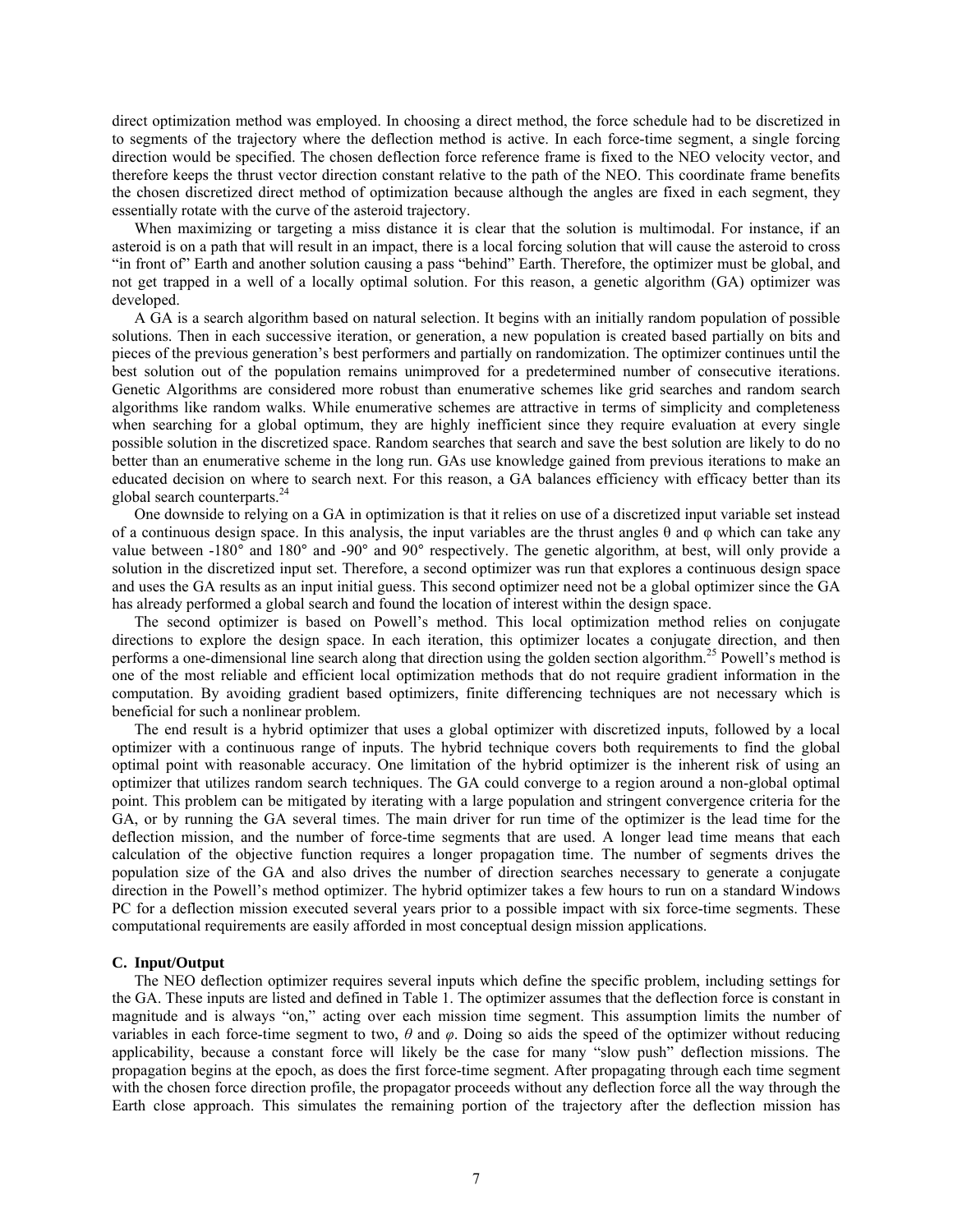completed. There is no need to provide the optimizer with an initial guess for the force direction profiles in each segment, since the GA creates a random population of profiles to begin. There are several different output files that are produced. First, the optimal angle profile is output both to the screen and to a text file. If the user desires, the optimal trajectory can also be output as a state versus time text file for plotting purposes.

| <b>Input Vairable</b>                                                                     | <b>Definition</b>                                                                                   |  |
|-------------------------------------------------------------------------------------------|-----------------------------------------------------------------------------------------------------|--|
| Epoch                                                                                     | Start time for propagation corresponding to initial state, specified as a Julian Date               |  |
| Initial State                                                                             | Initial NEO state in cartesian position and velocity coordinates, solar system barycenter centered, |  |
|                                                                                           | J2000 frame with ecliptic reference plane, in km and km/s                                           |  |
| Deflection Force Magnitude                                                                | Force magnitude of NEO deflection technique, assumed constant in all segments, in N                 |  |
| Number of Segments                                                                        | Total number of force-time segments                                                                 |  |
| <b>Segment Duration</b>                                                                   | Time duration of each force-time segment, in days                                                   |  |
| String Length                                                                             | Number of bits per binary string for each forcing angle, input to the GA                            |  |
| Population Size                                                                           | Number of chromosomes to use in the GA                                                              |  |
| Rate at which to mutate bits in the GA, specified between 0 and 1<br><b>Mutation Rate</b> |                                                                                                     |  |

## <span id="page-7-0"></span>**Table 1. Optimizer inputs.**

#### **IV. Tool Validation**

#### **A. Propagator Validation**

In order to verify that the orbit propagator was properly functioning, sample Apophis propagations were performed, varying in length from as little as weeks to as much as decades. The results were then compared to JPL HORIZONS system which is an online system providing access to key solar system data and flexible production of highly accurate n-body based ephemerides for solar system objects.<sup>26</sup> An initial state and epoch corresponding to the JPL HORIZONS state was input to the propagator. The body was propagated and the results were then compared with HORIZONS data at the final time. The two are compared in [Figure 4](#page-7-1) for a 2007 to 2029 propagation, along with a two body solution over the same time period. The black diamond is the epoch state, and the colored diamonds pertain to the final states for each of the propagation types. The right image shows all three trajectories in their entirety, the center image is zoomed to the three ending states, and the left image is zoomed to the final state of the n-body propagation and HORIZONS final states. The left-most image shows that the n-body propagation falls almost directly in-line with the HORIZONS data. The corresponding position and velocity errors at the final time appear quantitatively in [Table 2.](#page-8-0)

<span id="page-7-1"></span>

**Figure 4. Propagation Comparison to HORIZONS State Data.**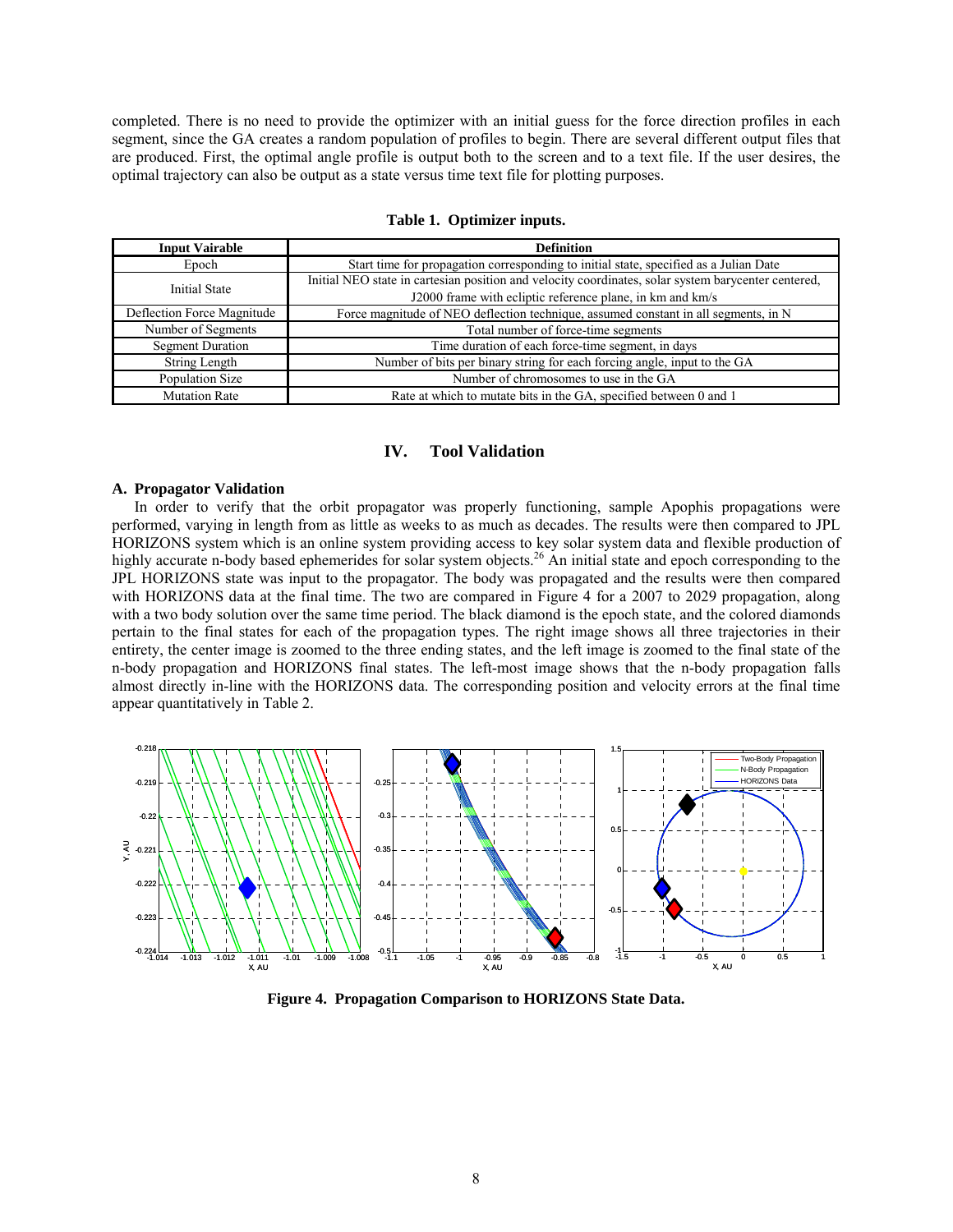|          |            | $x$ (km)        | y (km)          | $z$ (km)        | $u$ (km/s)  | $v$ (km/s)   | w(km/s)     |
|----------|------------|-----------------|-----------------|-----------------|-------------|--------------|-------------|
| HORIZONS | state      | $-1.512949E+08$ | $-3.322854E+07$ | $-1.805093E+06$ | 9.687389    | $-25.553659$ | .595909     |
|          | state      | $-1.283081E+08$ | $-7.172485E+07$ | 7.092818E+05    | 18.443730   | $-22.353299$ | 1.631328    |
| Two-body | error      | $2.2987E+07$    | $-3.8496E+07$   | $2.5144E + 06$  | 8.756       | 3.200        | 0.035       |
|          | error $\%$ | $-15.19%$       | 115.85%         | $-139.29\%$     | 90.39%      | $-12.52%$    | $2.22\%$    |
|          | state      | $-1.512951E+08$ | $-3.322804E+07$ | $-1.805123E+06$ | 9.687369    | $-25.553645$ | .595908     |
| N-body   | error      | $-217.16$       | 500.51          | $-30.45$        | $-0.000021$ | 0.000014     | $-0.000001$ |
|          | error $\%$ | $0.0001\%$      | $-0.0015%$      | $0.0017\%$      | $-0.0002\%$ | $-0.0001\%$  | $-0.0001\%$ |

<span id="page-8-0"></span>**Table 2. Propagation Final State Comparison.** 

## **B. Optimizer Validation**

The hybrid optimization algorithm was first tested by solving Rosenbrock's valley function. This function is often used as a benchmark for testing optimizers due to its nonlinear, analytic shape.<sup>27</sup> The conjugate directionbased optimizer is capable of solving Rosenbrock's function without the help of the GA, but employing the GA allows it converge in fewer steps. In order to verify that the algorithm works for asteroid deflection problems, the test cases from the following section were compared with a grid search over the entire design space. The grid searches were conducted first with low fidelity, and then re-performed around the best point with higher fidelity, on the order of 1° to 3°. In the interest of computation time, the grid searches were performed with only two segments, each 90 days long, while the optimizations were for six segments, each 30 days long. The grid search process was used to locate the global optimal solution to the fidelity of the discretization step in the search. Assuming that the thrust vector doesn't vary greatly in the velocity-fixed reference frame, 90-day segments for the grid search should not greatly reduce the accuracy of the search. The grid search solutions are compared with the optimized results in Section [V.](#page-8-1) In all three cases, optimal solutions showed excellent agreement with the grid search results. This indicates the optimization algorithm is functioning properly for these types of problems.

# <span id="page-8-1"></span>**V. Test Cases**

In order to sufficiently test the optimization scheme, both short and long term Apophis deflection case studies were performed. Finally, to demonstrate the tool was not tailored specifically to Apophis, a fictitious asteroid, D'Artagnan, was studied. D'Artagnan was initially created along with several other Earth impacting NEOs to evaluate various deflection techniques in support of the 2004 Planetary Defense Conference. [Table 3](#page-8-2) details the three test missions. D'Artagnan is unique from Apophis in that it actually is predicted to impact Earth on 4/1/2022. Therefore a simple miss distance change of a few kilometers is insufficient. Instead, the asteroid miss distance must be increased by thousands of kilometers to prevent the impact. For this reason, the thrust level for the D'Artagnan case has been increased to 10 N. This thrust is relatively high for most low-thrust techniques, but systems like mass drivers are capable of sustained forces exceeding 10 N. $<sup>9</sup>$  Smaller force magnitudes on the order of 0.1 to 1 N require</sup> a longer mission duration to divert D'Artagnan from its looming impact.

|                                | Case 1    | Case 2    | Case 3     |
|--------------------------------|-----------|-----------|------------|
| Asteroid                       | Apophis   | Apophis   | D'Artagnan |
| Deflection Misson Start Date   | 1/1/2023  | 10/1/2028 | 1/1/2017   |
| <b>Mission Duration</b> , Days | 180       | 180       | 180        |
| Available Thrust, N            | 0.1       |           |            |
| Impact/Close Approach Date     | 4/13/2029 | 4/13/2029 | 4/1/2022   |

<span id="page-8-2"></span>**Table 3. Test case descriptions.** 

For comparison, orbit parameters, mass, and size values of Apophis, D'Artagnan, and Earth in [Table 4.](#page-9-0) The right ascension of ascending node, argument of periapsis, and inclination of D'Artagnan were modified from the Planetary Defense Conference elements because they were initially designed via a two-body analytic solver. The true anomaly was also modified to reflect a 2017 detection and a 2022 impact instead of a 2004 detection and 2009 impact.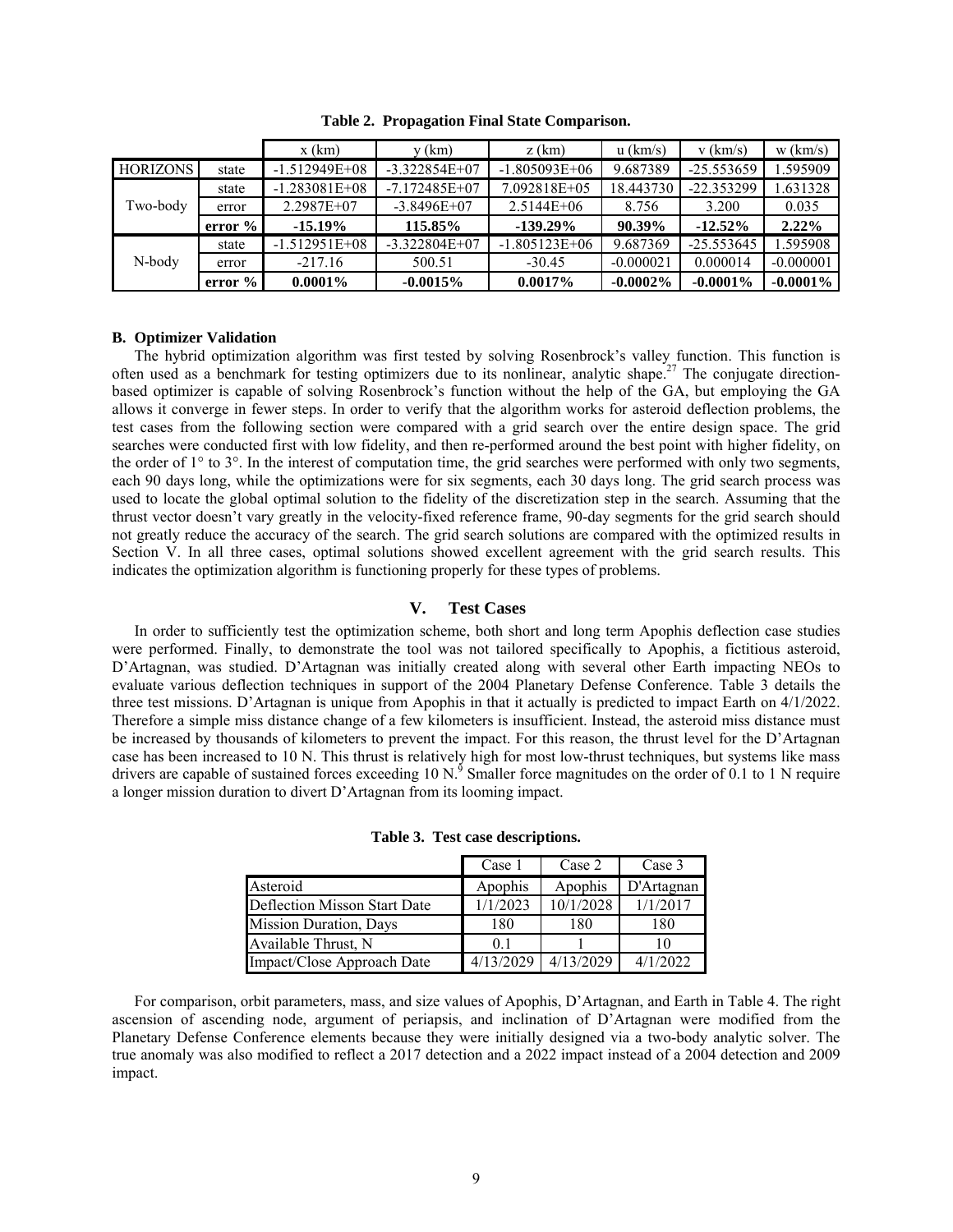|                | Earth    | Apophis    | D'Artagnan |
|----------------|----------|------------|------------|
| a (AU)         |          | 0.922      | 0.902      |
| e              | 0.0167   | 0.191      | 0.302      |
| $(\text{deg})$ |          | 3.33       | 4.79       |
| $\omega$ (deg) | 114      | 126        | 228        |
| $\Omega$ (deg) | 349      | 205        | 191        |
| mass (kg)      | 5.97E+24 | $2.10E+10$ | 2.70E+09   |
| radius (km)    | 6378     | 0.25       | 0.13       |

<span id="page-9-0"></span>**Table 4. Earth-asteroid comparison.**

# **A. Case Study 1: Apophis Long Lead Time Deflection Mission**

The first test mission pertains to a deflection mission arriving at Apophis in January of 2023. It is assumed that the mission lasts for six months, and utilizes a force of 0.1 N to maximize Apophis' miss distance in its close approach in April of 2029. This thrust magnitude is easily achievable with an electric low-thrust propulsion system like the VASIMR.<sup>[8](#page-15-7)</sup> To discretize the problem, the 180-day mission was divided in to six equal 30-day segments. The optimizer converged on a solution shown in [Table 5.](#page-9-1) The grid search-based optimal is also shown for comparison. [Figure 5](#page-10-0) depicts the thrust profile along the trajectory projected on to the ecliptic plane to better understand visually. The red vectors represent the thrust direction over the trajectory, which in this case are within a few degrees of the Apophis velocity vector. The mission begins at the green diamond, when the Earth is located at the blue diamond. The close approach occurs on April 13, 2029 at the black diamond.

As expected, the long lead-time case has an optimal solution very near to forcing directly in-line with the Apophis velocity vector over the entire six month period, since *θ* and *φ* are near to zero. The reason that these angles aren't exactly zero is the lack of symmetry in n-body gravitational effects. [Table 6](#page-10-1) compares the miss distance with and without the deflection mission. The miss distance for a maximum orbit energy change, *∆ε*, is also shown. This refers to a fixed deflection force along the velocity vector of Apophis. In other words, *θ* and *φ* are set to zero over the entire mission duration. By optimizing the force direction for this long lead-time mission, the close approach miss distance can be extended by approximately 130 m. Clearly for long lead time NEO deflection missions to maximize Earth miss distance, a force direction optimization may not be necessary.

|         | <b>Optimized Deflection</b> |                 |                     | Grid Search Optimal |
|---------|-----------------------------|-----------------|---------------------|---------------------|
|         | $\theta$ (deg)              | $\varphi$ (deg) | $(\text{deg})$<br>θ | $(\text{deg})$      |
|         | $-2.17$                     | $-2.02$         |                     |                     |
|         | $-1.87$                     | $-4.94$         |                     |                     |
| Segment | $-2.18$                     | 0.69            |                     |                     |
|         | 3.76                        | $-2.92$         |                     |                     |
|         | 4.63                        | $-3.04$         |                     |                     |
|         | 1.51                        | $-3.26$         |                     |                     |

<span id="page-9-1"></span>**Table 5. Case 1 optimal deflection angles and grid search comparison.**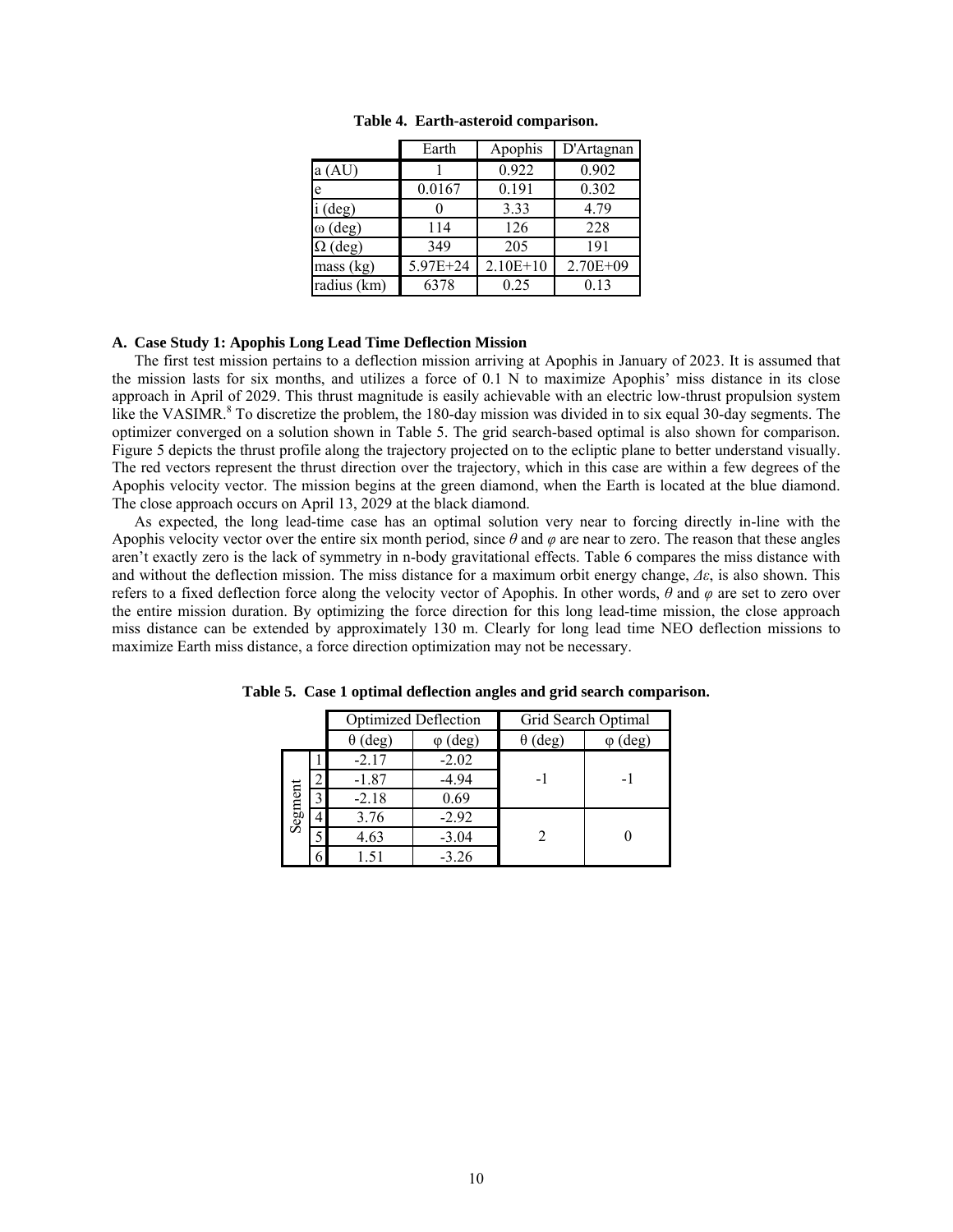<span id="page-10-0"></span>

**Figure 5. Case 1 thrust profile and trajectory.** 

<span id="page-10-1"></span>

|  |  |  |  | Table 6. Case 1 miss distance comparison. |
|--|--|--|--|-------------------------------------------|
|--|--|--|--|-------------------------------------------|

|                                         | $r_{MD}$ (km) | $r_{MD}$ increase (km) |
|-----------------------------------------|---------------|------------------------|
| No Deflection                           | 38295.627     |                        |
| Maximum $\Delta \varepsilon$ Deflection | 38334.23      | 38.61                  |
| <b>Optimized Deflection</b>             | 38334.37      | 38 74                  |

## **B. Case Study 2: Apophis Final Approach Deflection Mission**

A second Apophis case was studied to better understand the effect of lead time on the optimal thrust profile. Again, this mission objective is to maximize miss distance. This case has a six month deflection mission that does not begin until October 1, 2028, six and a half months before the April 2029 close approach. Therefore the mission does not complete until a mere 14 days before the close approach. Here, the available thrust is assumed to be 1 N, since a 0.1 N force acting in such a short lead time case does not produce a substantial change in miss distance. The six-month mission was divided into six 30 day segments. The optimal thrust profile appears in [Table 7,](#page-11-0) along with the corresponding trajectory in [Figure 6.](#page-11-1) In this case, the optimizer's value added over a maximum energy change thrust schedule is much greater. A deflection continuously in-line with Apophis' velocity vector only produces a miss distance increase of 12 km. The miss distance change by utilizing the optimizer is 34% larger, as shown in [Table 8.](#page-11-2)

This case reveals a flaw of the applied technique in discretizing the design space. The change in angle *θ* between legs 3 and 4 is significant. This shows up as a distinct discontinuity in the trajectory plot, which is likely nonoptimal. By reducing the segment duration over the period of the mission when the optimal thrust angles are rapidly adjusting, a more optimal solution can be found. Through modification of the segment endpoints, a more continuous thrust angle profile could be converged upon, with a more optimal miss distance. For this case, the middle legs of the trajectory contain the largest variance in thrust angles. Therefore, the six thrusting segments were repartitioned such that the first 40 days were a single segment, and the final 60 days were a single segment. The remaining 80 days of the mission were equally divided for the four remaining segments, each 20 days. [Figure 7](#page-12-0) shows the optimal thrust profile and corresponding trajectory with the modified segment lengths. The thrust angles appear in [Table 9.](#page-11-3) By modifying the thrust segment lengths, the maximum miss distance is extended by another 0.23 km, as shown in [Table 8.](#page-11-2)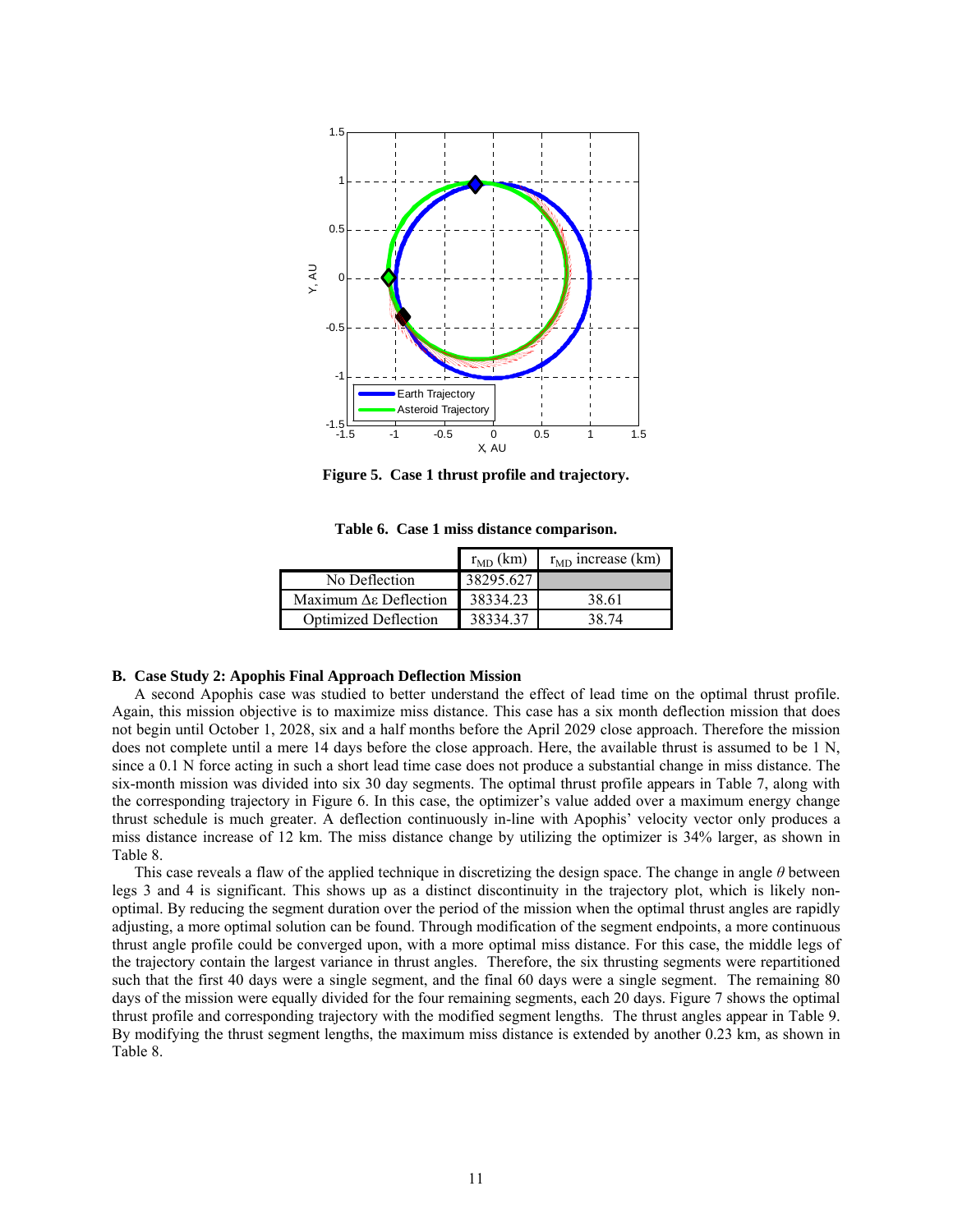|         | <b>Optimized Deflection</b> |                 |                | Grid Search Optimal |
|---------|-----------------------------|-----------------|----------------|---------------------|
|         | $\theta$ (deg)              | $\varphi$ (deg) | $\theta$ (deg) | $(\text{deg})$      |
|         | $-15.50$                    | $-0.26$         |                |                     |
|         | $-29.64$                    | 4.47            | $-22$          |                     |
|         | $-28.50$                    | $-0.24$         |                |                     |
| Segment | $-89.86$                    | $-3.58$         |                |                     |
|         | $-97.09$                    | 1.86            | $-90$          | 6                   |
|         | $-96.33$                    | $-0.14$         |                |                     |

<span id="page-11-0"></span>**Table 7. Case 2 optimal deflection angles and grid search comparison.**

<span id="page-11-1"></span>

**Figure 6. Case 2 thrust profile and trajectory.** 

|                                                 |          | $r_{MD}$ (km) $r_{MD}$ increase (km) |
|-------------------------------------------------|----------|--------------------------------------|
| No Deflection                                   | 38135.63 |                                      |
| Maximum $\Delta \varepsilon$ Deflection         | 38147.49 | 11.86                                |
| <b>Optimized Deflection</b>                     | 38151.47 | 15.85                                |
| Optimized Deflection, Modifed Segments 38151.70 |          | 16.08                                |

<span id="page-11-2"></span>**Table 8. Case 2 miss distance comparison.** 

<span id="page-11-3"></span>**Table 9. Modified case 2 optimal deflection angles.** 

| Duration |  |    | <b>Optimized</b> Deflection |                |  |
|----------|--|----|-----------------------------|----------------|--|
| (days)   |  |    | $\theta$ (deg)              | $(\text{deg})$ |  |
|          |  | 40 | $-16.48$                    | 2.75           |  |
|          |  | 20 | $-40.29$                    | $-2.08$        |  |
|          |  | 20 | $-39.52$                    | 0.33           |  |
| Segment  |  | 20 | $-57.29$                    | 0.64           |  |
|          |  | 20 | $-79.92$                    | 0.50           |  |
|          |  | 60 | $-104.59$                   | 1.80           |  |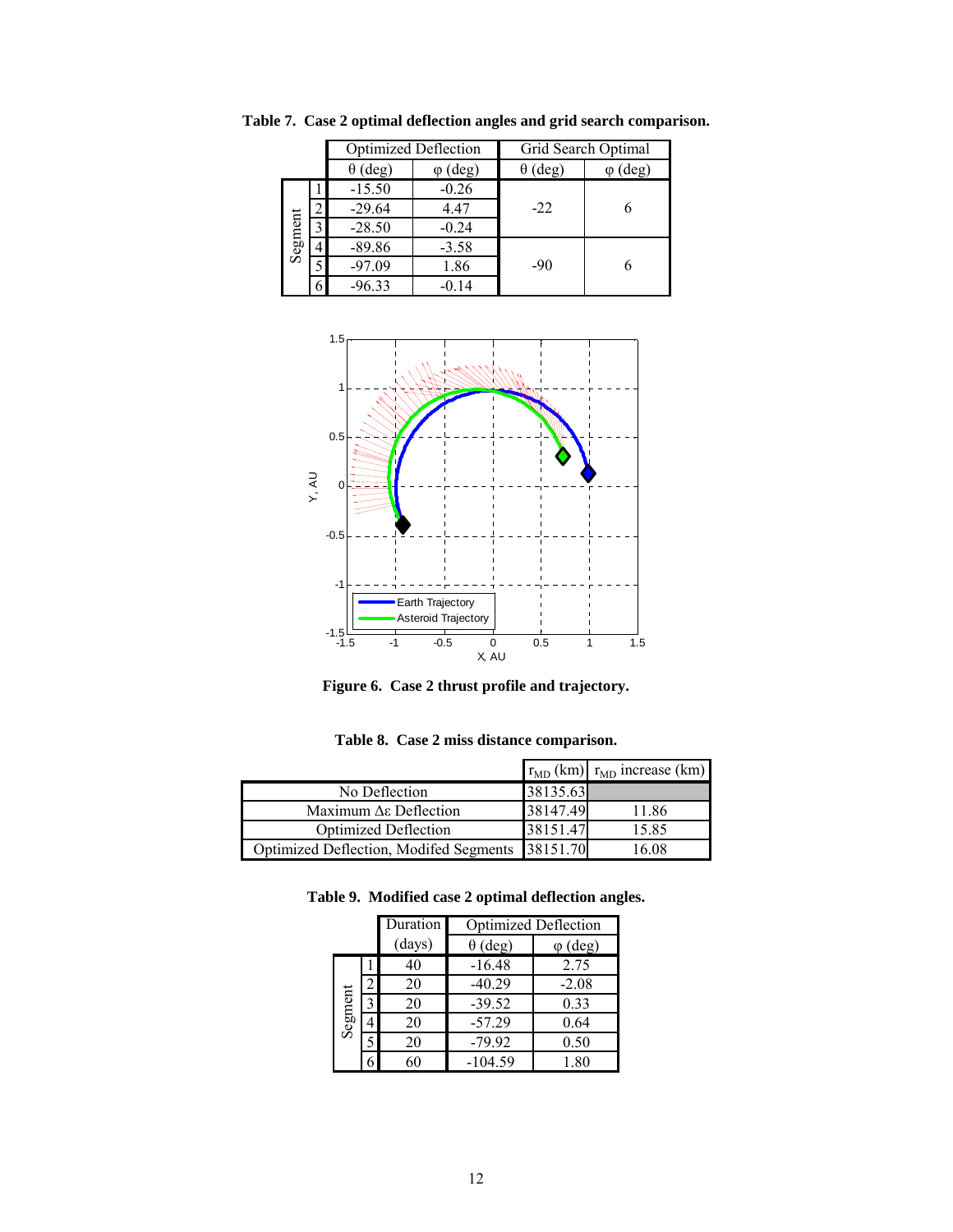<span id="page-12-0"></span>

**Figure 7. Modified case 2 thrust profile and trajectory.**

## **C. Case Study 3: D'Artagnan Deflection Mission**

Finally, a mission to divert NEO D'Artagnan was devised. D'Artagnan's orbit is more eccentric and more inclined than Apophis. D'Artagnan is also an order of magnitude smaller than Apophis in mass. This mission to maximize D'Artagnan Earth miss distance is also unique in that D'Artagnan is on a trajectory that directly impacts Earth, and is not merely a close approach. In other words, the close approach miss distance is less than the radius of Earth. Therefore, the mission must not just expand the miss distance by a few kilometers, but must instead move it by thousands of kilometers. For this reason, the deflection mechanism is assumed to have a force of 10 N.

For this mission, the six month mission occurs about five years prior to the impact date. The optimal thrust profile and corresponding trajectory appear in [Table 10](#page-12-1) and [Figure 8](#page-13-0) respectively. [Table 11](#page-13-1) compares the miss distance achieved via optimization to the maximum energy change case. Similar to case 1, the extensive lead time causes the optimal solution to be very near to the maximum energy change solution.

|      | <b>Optimized Deflection</b> |                 |                | Grid Search Optimal |
|------|-----------------------------|-----------------|----------------|---------------------|
|      | $\theta$ (deg)              | $\varphi$ (deg) | $\theta$ (deg) | $(\text{deg})$      |
|      | $-0.66$                     | $-0.25$         |                |                     |
|      | $-0.27$                     | 0.14            |                |                     |
|      | 0.05                        | $-0.10$         |                |                     |
| Segr | 0.05                        | $-0.30$         |                |                     |
|      | $-0.42$                     | $-0.26$         | - 1            |                     |
|      | $-1.26$                     | 0.06            |                |                     |

<span id="page-12-1"></span>**Table 10. Case 3 optimal deflection angles and grid search comparison.**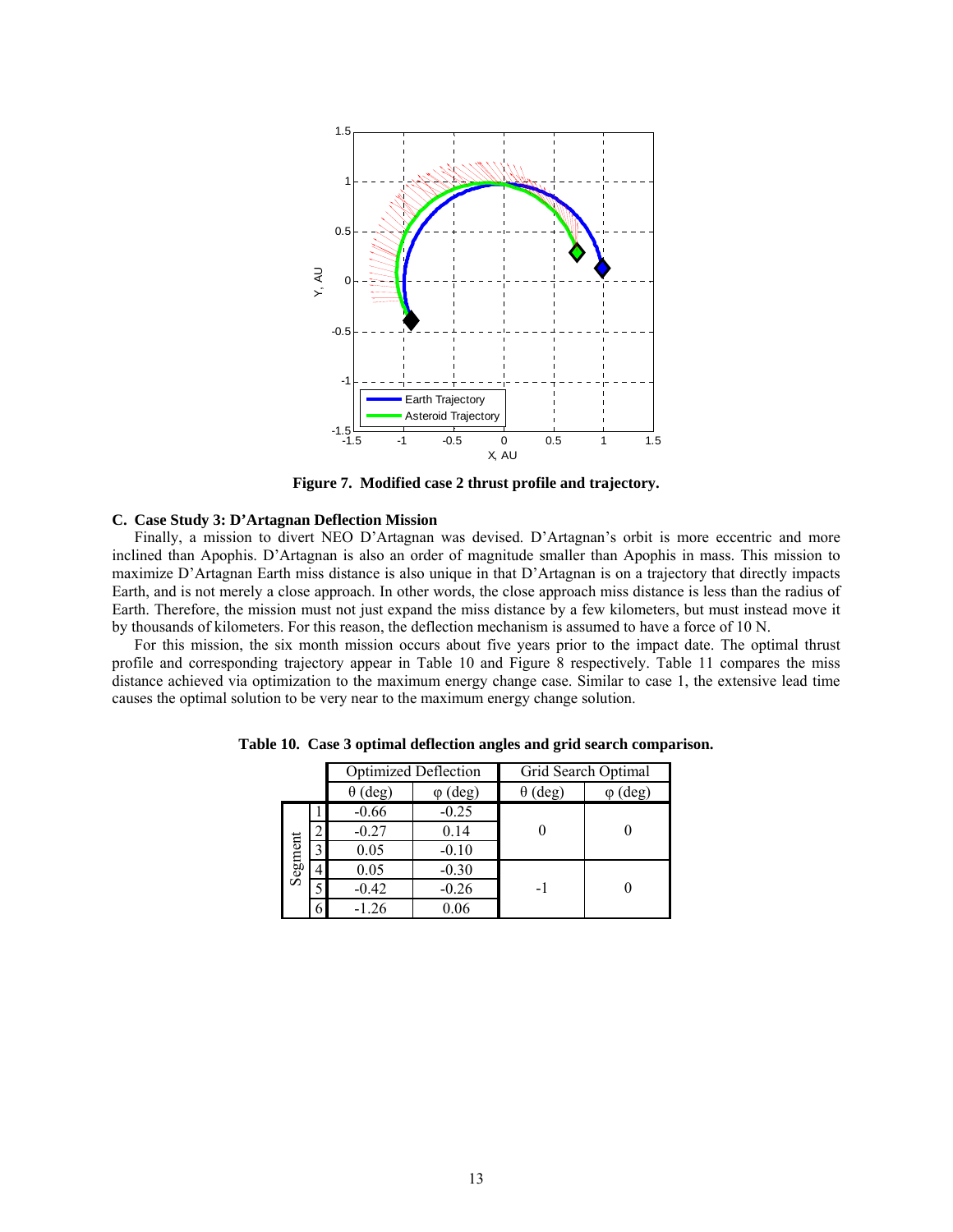<span id="page-13-0"></span>

**Figure 8. Case 3 thrust profile and trajectory.** 

|                                         | $r_{MD}$ (km) | $r_{MD}$ increase (km) |
|-----------------------------------------|---------------|------------------------|
| No Deflection                           | 3330.56       |                        |
| Maximum $\Delta \varepsilon$ Deflection | 22988.68      | 19658.12               |
| <b>Optimized Deflection</b>             | 22990.03      | 1965947                |

<span id="page-13-1"></span>**Table 11. Case 3 miss distance comparison.** 

#### **D. Test Case Summary**

The three test cases demonstrated the capabilities of the optimization algorithm with a variety of problems pertaining to maximization of close approach miss distance. For missions with lead times on the order of several orbit periods prior to the close approach, the optimal thrust profile is generally within a few degrees of the maximum *∆ε* solution. It should be noted that for some cases, it may be best to reduce the orbit energy of the asteroid, meaning the maximum *∆ε* solution will be with thrusting opposite the NEO velocity. It was coincidence that the orbits of both Apophis and D'Artagnan require increases in orbit energy to maximize Earth close approach miss distance. For final approach cases, or cases with less than a single orbit period before the close approach, the optimal thrust profile is quite different from the maximum *∆ε* solution. It is this type of case that benefits most greatly from the optimization algorithm.

#### **VI. Future Work**

The test missions in this analysis are somewhat idealized and lack the degrees of freedom that a general lowthrust mission would include. The thrust magnitude is held at a constant value. In most real missions, the thrust is either variable in magnitude, or can be switched on and off. To expand on this analysis, test cases could be run that have mission durations over several revolutions of the NEO's orbit, and allow for variable thrusting. With this type of problem, the objective could be to minimize the thrust magnitude necessary to achieve a specific miss distance, instead of maximizing miss distance. The objective could also be to find the minimum total impulse solution. These scenarios would simulate a more realistic type of mission design. The downside to bringing in additional segments and the ability to modulate thrust is the increase in degrees of freedom of the problem. This directly translates to additional time to run the optimizer. However, the flexibility of the tool designed herein allows for simple variation of input variable types and objective functions. Therefore, this tool is capable of solving these higher degree of freedom problems given more substantial time for computing.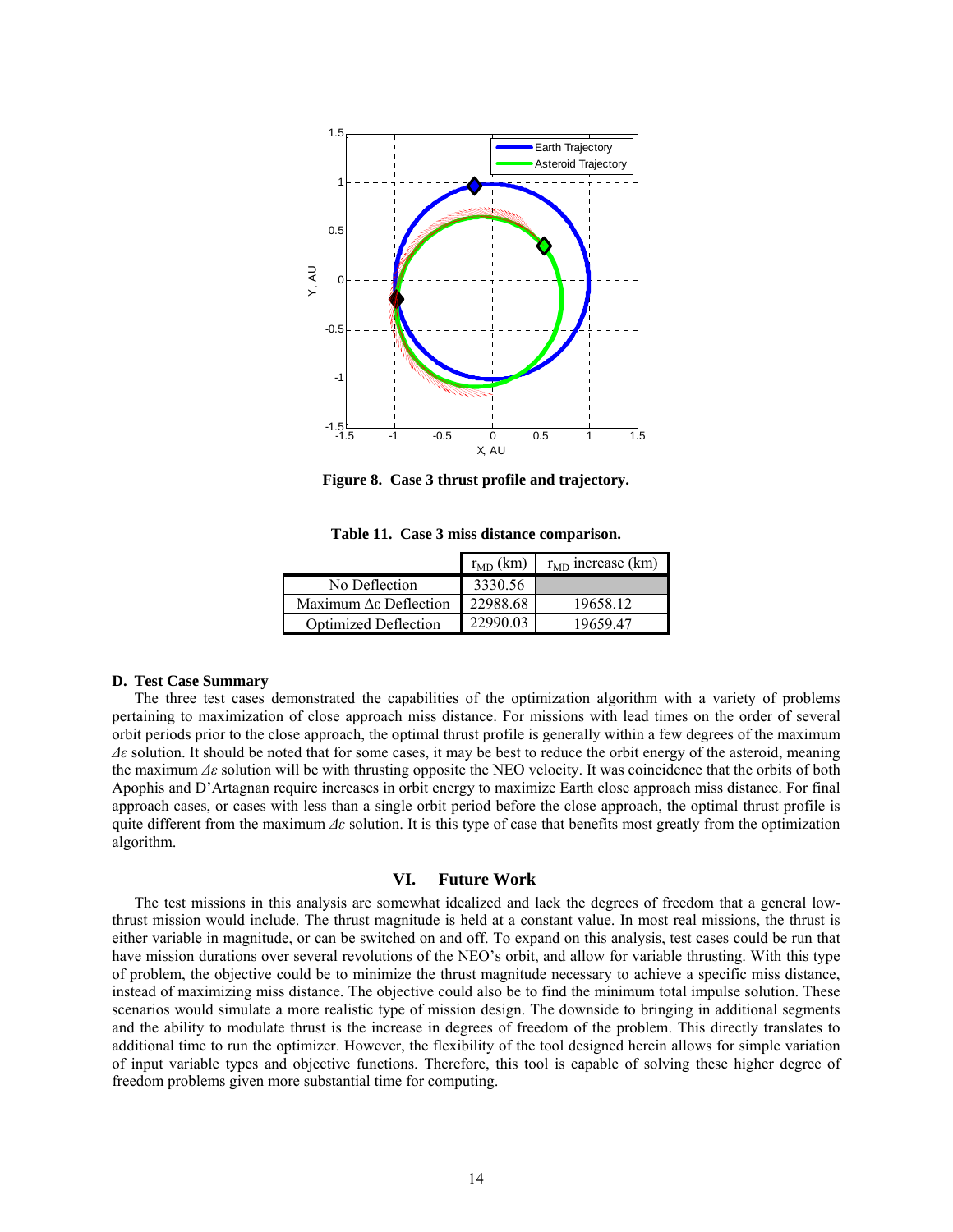Another future task would be to add a visualization capability to the orbit propagator. Currently, all trajectory plots are generated via MATLAB using the text output files of the propagator. This can be a cumbersome task for the user, especially if many cases are being executed for a given analysis. JAVA scripting is known for its extensive visualization capabilities which have not been utilized. Also, plotting and visualization tools already exist within JAT, which may be tailored to this problem.

# **VII. Conclusion**

This analysis focused on the design and development of a unique tool for optimizing NEO deflection mission trajectories. The core of this tool is a high fidelity long term orbit propagator native to JAVA. This propagator utilizes DE405 ephemeris data and an adaptive time step integration method to remain efficient yet accurate in propagating celestial bodies over long periods of time. The orbit propagator allows for additional forces to be input to the equations of motion to model deflection techniques.

Coupled with the high fidelity orbit propagator is a hybrid optimization algorithm designed to optimize a trajectory for a given set of variable inputs and objectives. Because low-thrust trajectory optimization often involves multi-modal behaviors, the algorithm first utilizes a genetic algorithm to locate the region in which the global optimum exists. Because the GA requires a discretization of the design space, the absolute optimal solution cannot be found directly. Instead, the genetic algorithm's optimal solution is input to a second optimizer which is continuous in the design space. Utilizing Powell's method, this conjugate gradient-based optimizer then finds the local minimum within the region output by the GA.

The optimization tool was tested via three cases. These cases varied in lead time prior to close approach, target asteroid, and allotted thrust magnitude. In general, the driving factor for the behavior of the optimal thrust profile was the lead time. Long lead time missions tended to have optimal profiles near the maximum energy change solution, while the short lead time mission featured a thrust profile that was nearly perpendicular to the velocity of the NEO for large portions of the mission. More extensive testing with variable thrust magnitudes and longer mission times would assist in further validating the tool and also provide more real-world examples of missions for which this tool could be utilized.